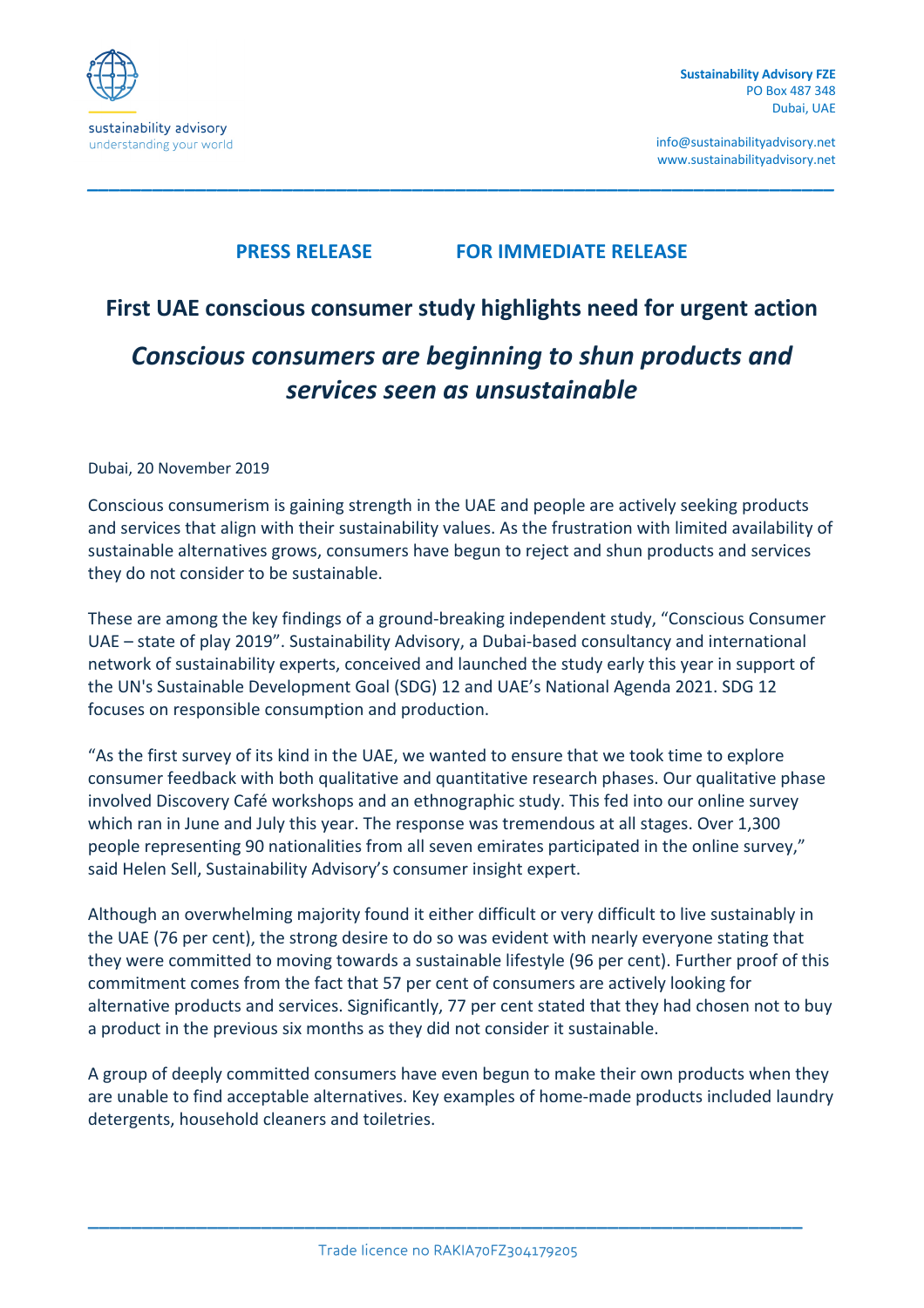Survey participants sought government intervention to ensure easier access to sustainable products and services, reduce waste and enable sustainable lifestyle choices, with more than half asking for an outright ban on single-use plastic (52 per cent). Participants throughout all stages of the study were highly supportive of more direct and specific legislation, as well as incentives, that would have a positive impact on UAE's sustainability performance.

Conscious consumers in UAE are also unequivocal in their opinion that businesses must do more to offer sustainable alternatives that are clearly and credibly labelled. While 96 per cent of the respondents maintained that businesses should take more responsibility to ensure availability of more sustainable products, 75 per cent found it difficult to trust product and business claims about sustainability.

Maria Sillanpaa, Founder Director of Sustainability Advisory, said she hoped that the UAE's leaders, business heads, sustainability practitioners and experts would welcome the Conscious Consumer UAE study and its outcome. "We believe that the results could be a major catalyst in informing policy initiatives in UAE related to sustainability and responsible consumption. There is a clear signal that people want legislative and regulatory interventions and strict enforcement in sustainability-related matters that affect consumption," she said.

Helen Sell said that the impetus for this shift towards conscious consumer behaviour is not only being driven by environmental concerns (91 per cent), but that health concerns (61 per cent), a desire to protect resources for future generations (65 per cent) and better product quality (31 per cent) were also major factors. People are also deeply anxious about climate change with nearly everyone stating that they felt some level of anxiety.

Waste emerged as a key topic in both the qualitative and quantitative studies. Plastic waste was a central concern, with over two-thirds saying that they are actively reducing the amount of plastic purchased and used. Consumers are even choosing to reject products that are overpackaged, even if the product contents are considered sustainable, with many participants choosing to reject them outright.

On the topic of recycling, nearly half of those who took part in the survey said that they recycle plastic, though many expressed frustrations that gaining access to recycling facilities was not always easy, with 63% saying they would be encouraged to recycle more if this issue was resolved. Others sought more confidence that what is recycled does not end up in landfill (60 per cent), more information about what can and cannot be recycled (40 per cent) and incentives to encourage recycling (21 per cent).

While every 2 out of 3 complained that sustainable alternatives are always more expensive than conventional ones, every 8 out of 10 said that they have knowingly paid more for a sustainable alternative.

"There is a powerful message for businesses too as consumers not only want more alternatives but trustworthy and clear information backing up any sustainability claims. Our survey clearly shows that consumers are ready to change their lifestyles but are calling for support from both the government and businesses," Sillanpaa said.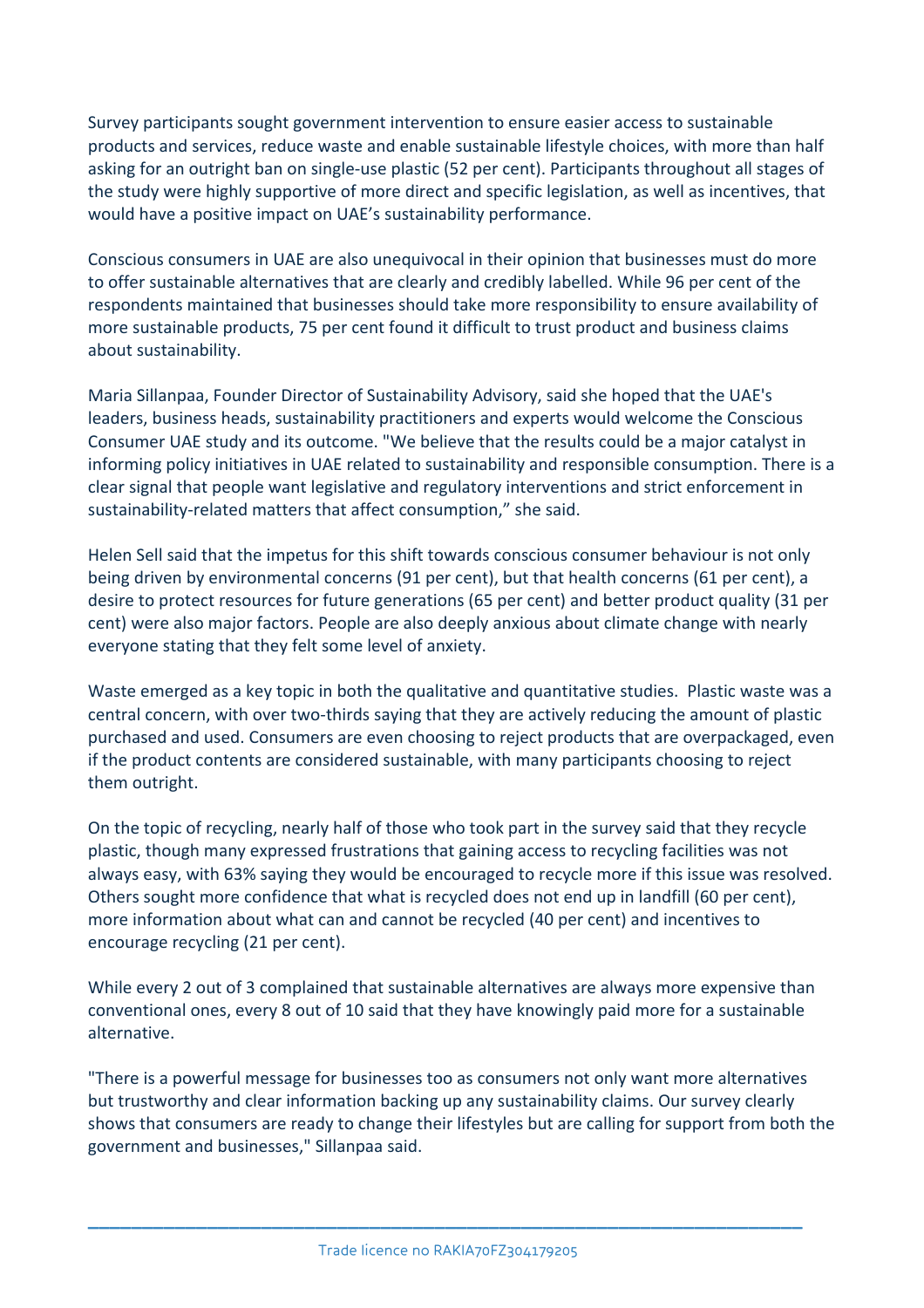Sustainability Advisory is keen to ensure that the study and its findings lead to collaborative efforts by the government, business and consumers to bring about real changes in consumer behaviours and business practices, making a significant contribution to UAE's sustainability goals, she said.

"We launched and managed the study as a passion project by leveraging the time and resources of our associates and committed volunteers. We are working to ensure that the Conscious Consumer UAE project sets the foundations for consumer behaviour tracking in the country and develop this into an annual benchmarking research that will be enormously useful for the government, business and consumers," Sillanpaa said.

#### **ENDS (3/3)**

## **About Sustainability Advisory**

Based in Dubai since 2007, Sustainability Advisory is an international network of highly experienced sustainability specialists, bringing decades of wide-ranging technical, sectoral and cultural expertise to our work.

We design, build and deliver solutions that add value to sustainability strategies by turning challenges and obligations into win-win opportunities. We take a leadership role to facilitate a shared understanding between key stakeholders and identify the most effective strategies for engaging consumers in sustainable consumption; guiding businesses towards responsible production; and, enabling the public sector to affect impactful solutions for the better.

#### **About Conscious Consumerism**

Conscious consumerism is about consumers making deliberate choices while buying products and services to choose more sustainable alternatives and avoid or give up unsustainable ones. A conscious consumer is aware of the societal and environmental implications of their purchasing decisions. Many like to consider conscious consumerism as 'voting with their wallet', thinking that consumers can influence the market through purchasing decisions.

#### **About sustainable products and services**

A universally recognised definition of sustainable products and services is still evolving. Sustainable products and services are typically designed to eliminate or minimise negative ecological, social, human and/or economic impacts along their life cycle, from extraction of raw materials to disposal. A sustainable product or service may seek to address one impact factor (e.g. animal welfare) or a wide range of factors such as, for instance, water consumption, carbon footprint, packaging choices, labour practices, heath and so on. Some products and services are specifically designed to make a positive contribution to dealing with socio-ecological problems such as poverty or climate change.